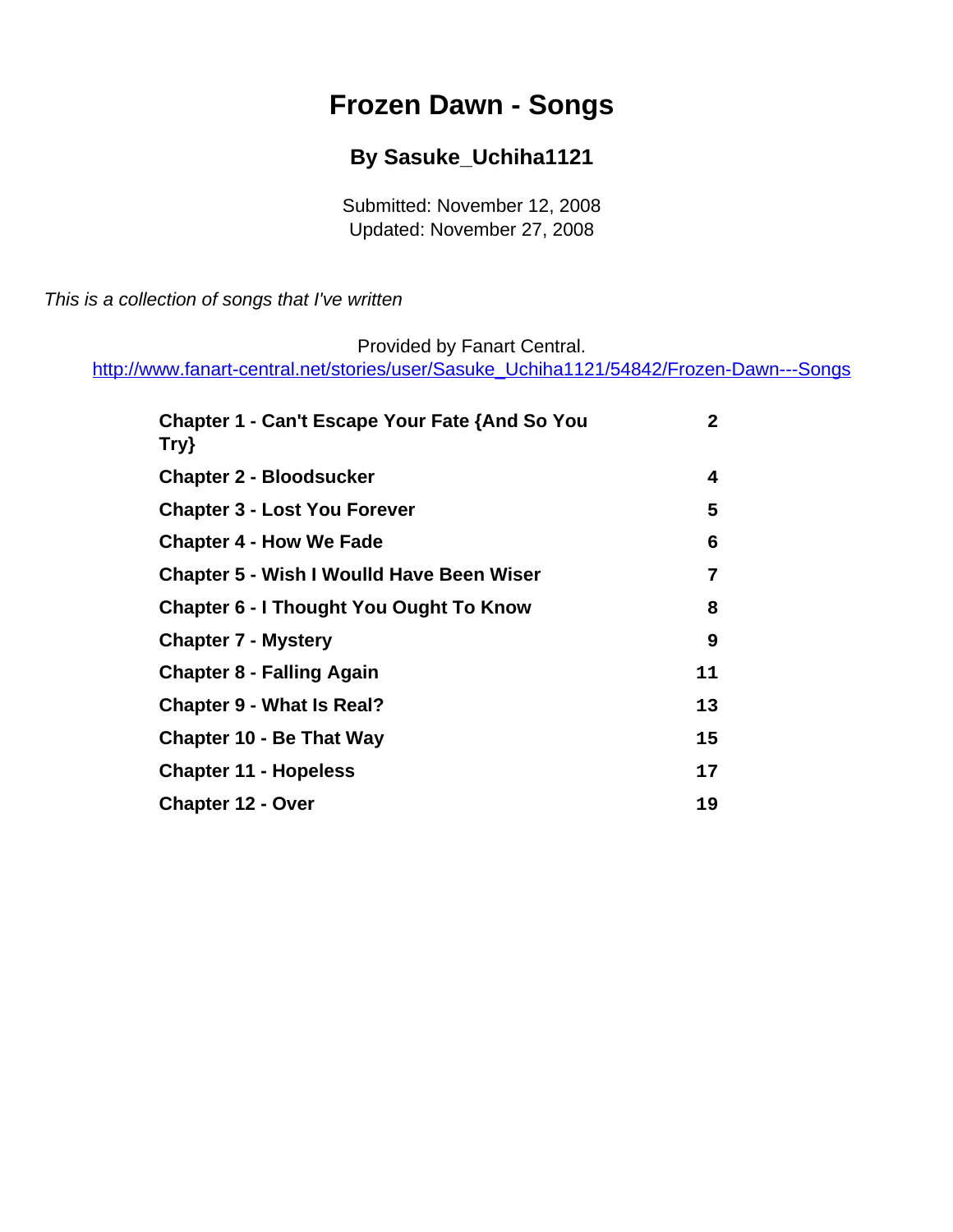### <span id="page-1-0"></span>**1 - Can't Escape Your Fate {And So You Try}**

Running for every minute of your lies You don't realize this is how it'll be Payback has caught up to you now Revenge is a dog, wouldn't you agree Try and get away, oh the time flies Maybe now you'll open your eyes and see To your supposed power, we no longer bow

> [Chorus] Run away, get away Trapped in your lies Try to escape your fate You can't win in this game You've become much too tame Shouldda known better You can't escape your fate And so you try

Lost in your empty life, it was all an illusion Deceiving only yourself Can't get it back, not through this confusion You walked into this self-destruction Time you lost, won't come back around Stopped once more at a vital junction Fall down, get up, trip up Fall down, get up, trip up Fall down, get up, trip up Fall down, get up, trip up Fall down, get up, trip up, frack up

You've signed the form of your own torment!

[Chorus] Run away, get away Trapped in your lies Try to escape your fate You can't win in this game You've become much too tame Shouldda known better You can't escape your fate And so you try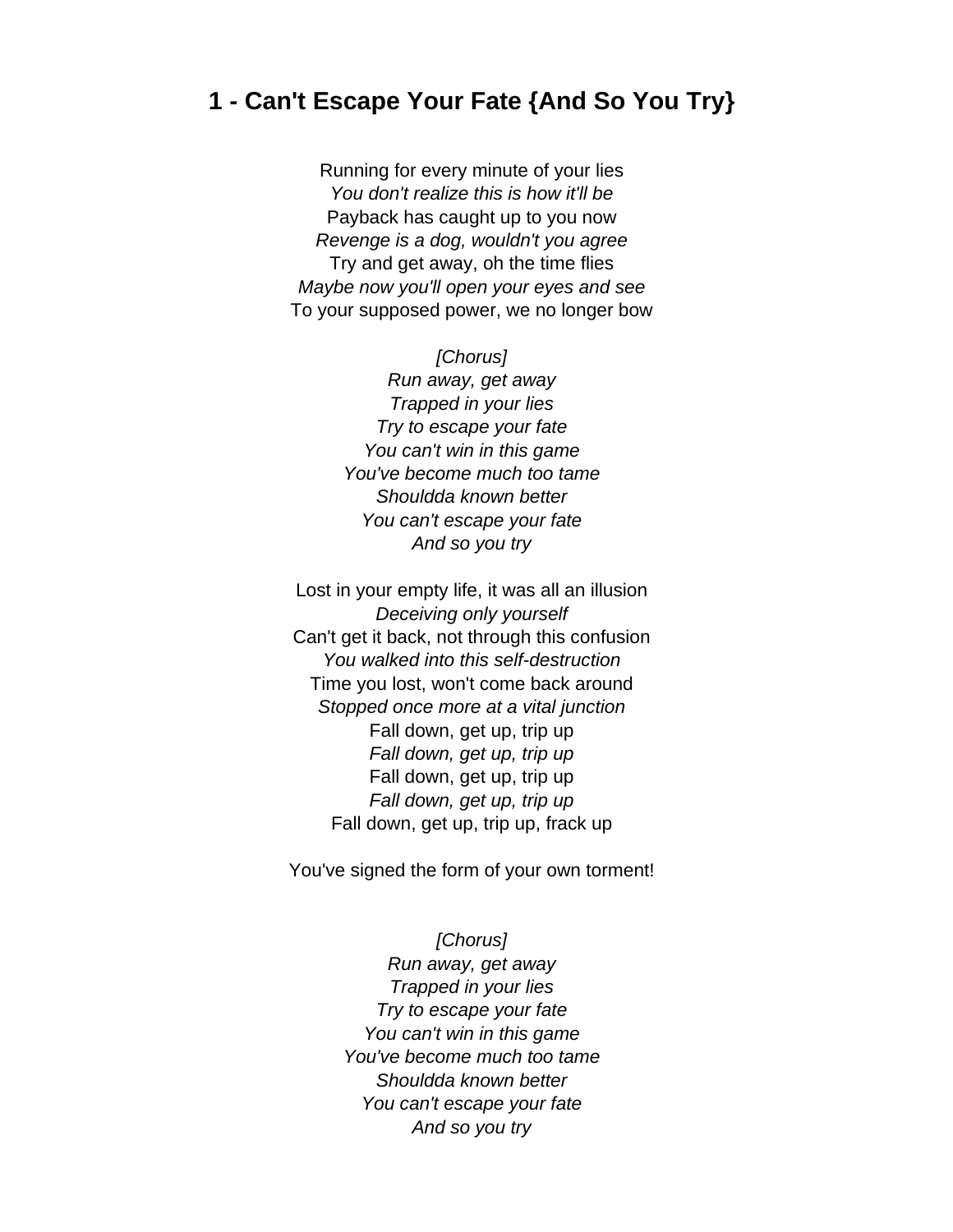[Chorus] Run away, get away Trapped in your lies Try to escape your fate You can't win in this game You've become much too tame Shouldda known better You can't escape your fate And so you try

Oh--- Don't try and escape No, no, no-- You can't get away There's no way No--- way You can escape this fate

> And--- So--- You--- Try---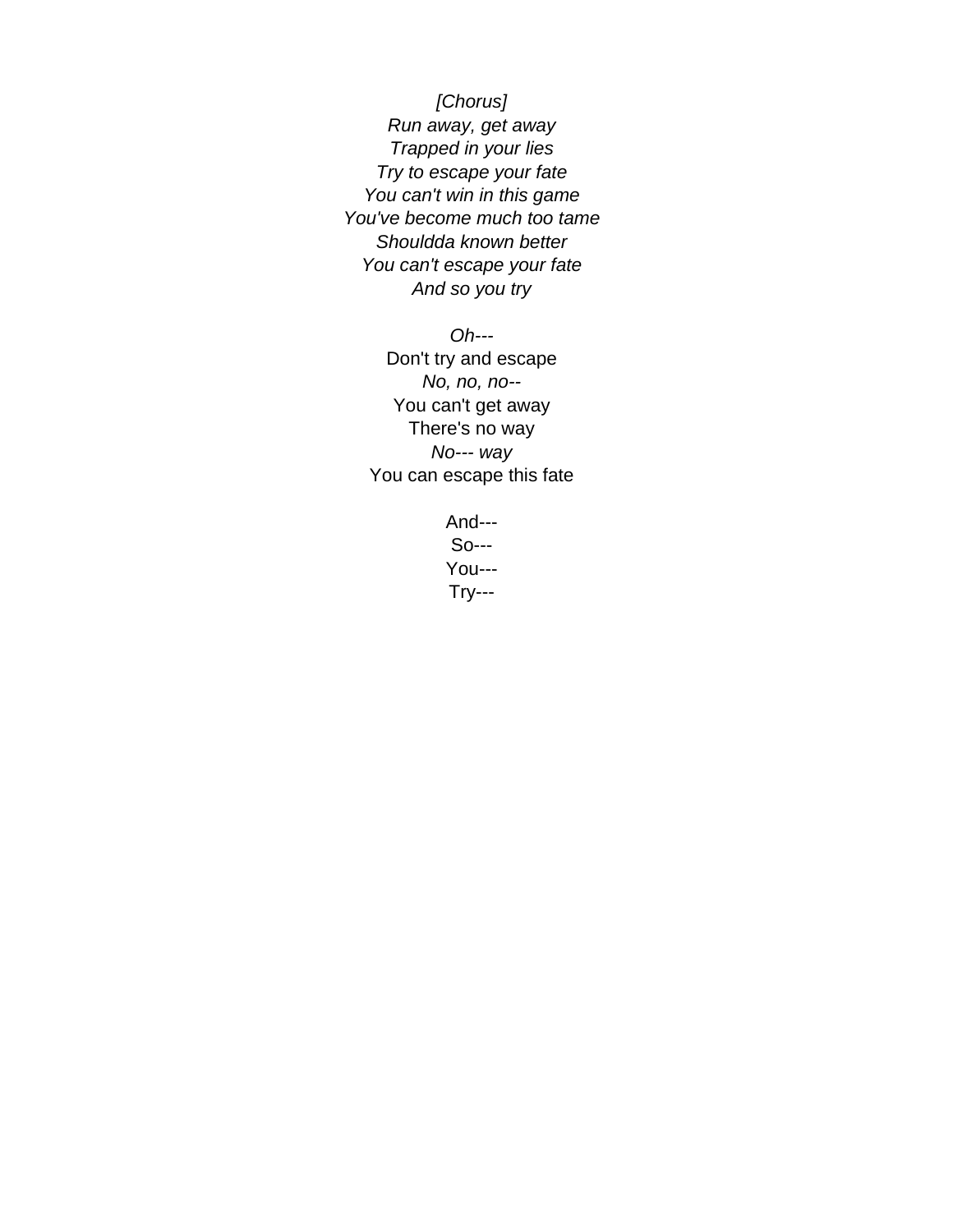### **2 - Bloodsucker**

<span id="page-3-0"></span>Lose yourself in the shadows of your nightmare Silent murderer, I might be anywhere I don't chase the sun, it chases me Living, shrouded in night, I am forever free And yet, forever captive Slinking on the edge of awareness

#### [Chorus]

Turn and scream in your fear See moonlight shiver as I draw near Your blood's pounding, I can hear I draw you into my sweet embrace Pull your neck closer to my face Glimmering fangs shine through parted lips

Sour realization floods your veins Your scream strangled in so many pains Sudden strength courses through Wrench away, I watch twin crimson streaks Your angered glare passes right through me

Your cold, angered eyes meet a dead crimson gaze Open mouth showcases crimson coated fangs Emotions quickly flit across your glaring face Whisper low, in rage and hate Through your gritted teeth, the final word "Bloodsucker" fades on your lips Memory fades through my subtle gifts

#### [Chorus]

Turn and scream in your fear See moonlight shiver as I draw near Your blood's pounding, I can hear I draw you into my sweet embrace Pull your neck closer to my face Glimmering fangs shine through parted lips

Tomorrow you won't remember me Emptiness in your mind Two bleeding pinpricks are all I left behind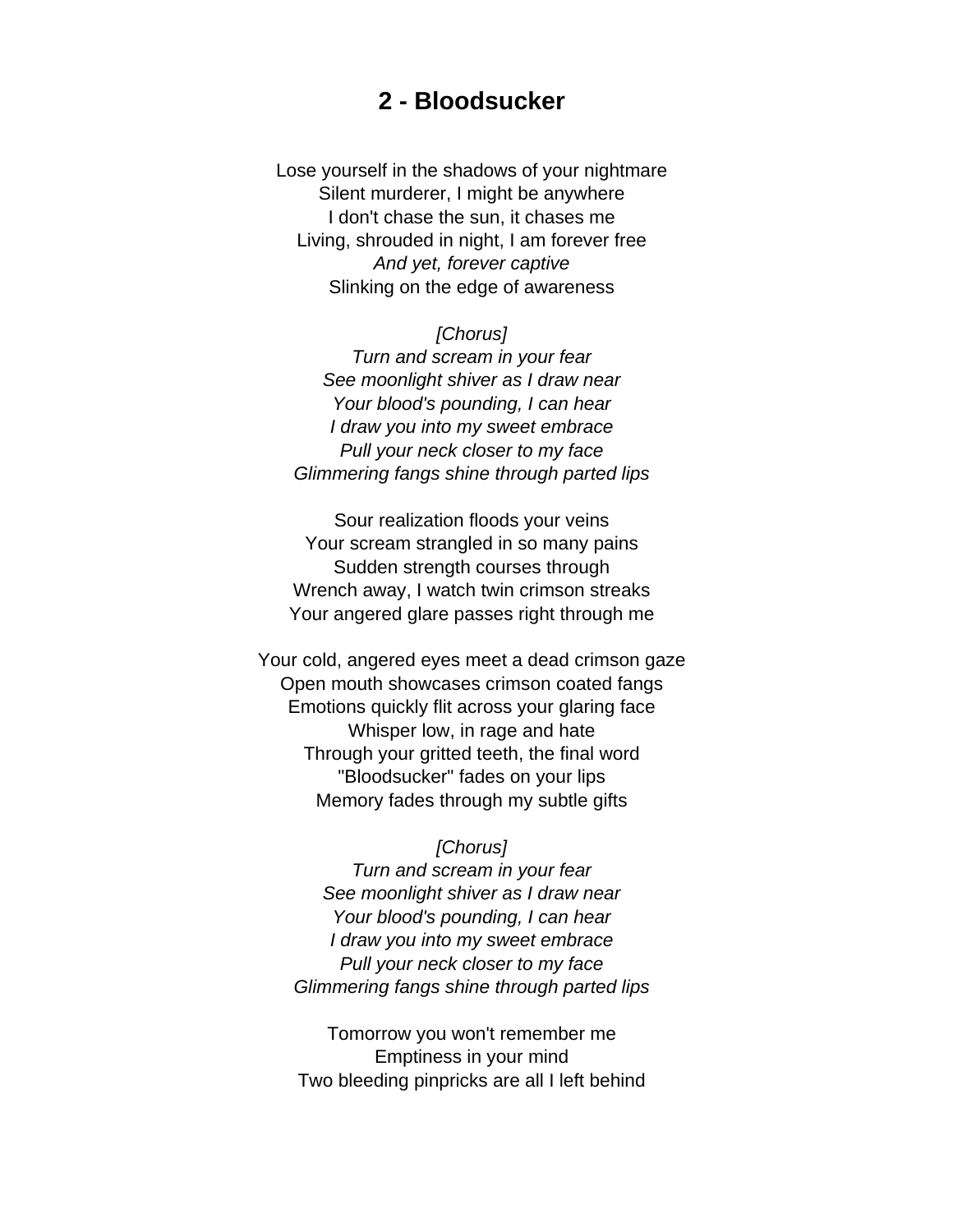### **3 - Lost You Forever**

<span id="page-4-0"></span>There's no taking back the hate Sliding away at a faster rate

I wish I could go back Re-run everything I did wrong Step off this deadly track Change my tune to a better song

It was all going so good Just like I wanted it too And how the time flew I wish things were how they should

All due to my temper I've lost you forever...

One day I'll look back on this Maybe then I can smile Only then, do I know what I miss I've walked every lonely mile Fighting for the wrong reasons

One day, I'll realize what I've done Then will I know what went wrong Already, I begin to realize my mistake In thinking I was always alone

Forsaking all that I had Becoming a creature of hate Realizing it all so late Knowing why everything went bad

It wasn't me that was the haunted, tormented thing It was in my soul and mind, That twisted creature you find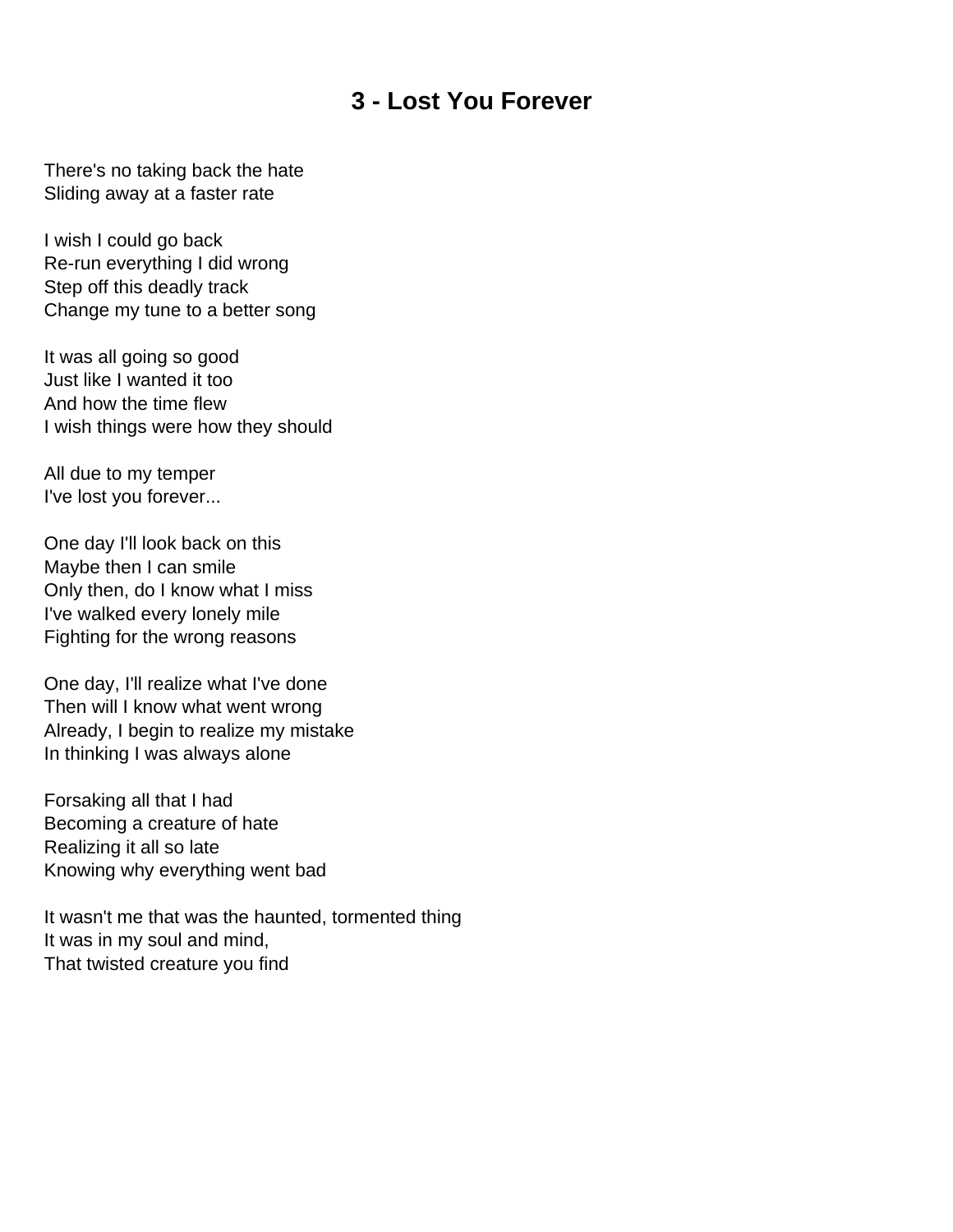#### **4 - How We Fade**

<span id="page-5-0"></span>Watchin' those shooting stars Anger pounding through us Shaking those silver gilded cage bars

{Chorus} Whoa, we're fadin' away Falling through our hopes and dreams In this ruined game we play Forgotten love tearing us at the seams

> Anger through love Hate from hope Fallin' prey to ourselves Falling into ourselves This is how we fade Fade away forever

{Chorus} Whoa, we're fadin' away Falling through our hopes and dreams In this ruined game we play Forgotten love tearing us at the seams

We're losing ourselves Forgetting who we are Forsaking all those careful lines Hating everyone, everything To cover our own confusion

{Chorus} Oh~ we're fading away Falling from hope Cheatin' a path through the game Again and again, hitting the ends of our rope

> This is how we fade How we fall Fade away Oh~ fading away Falling for good This is how we fade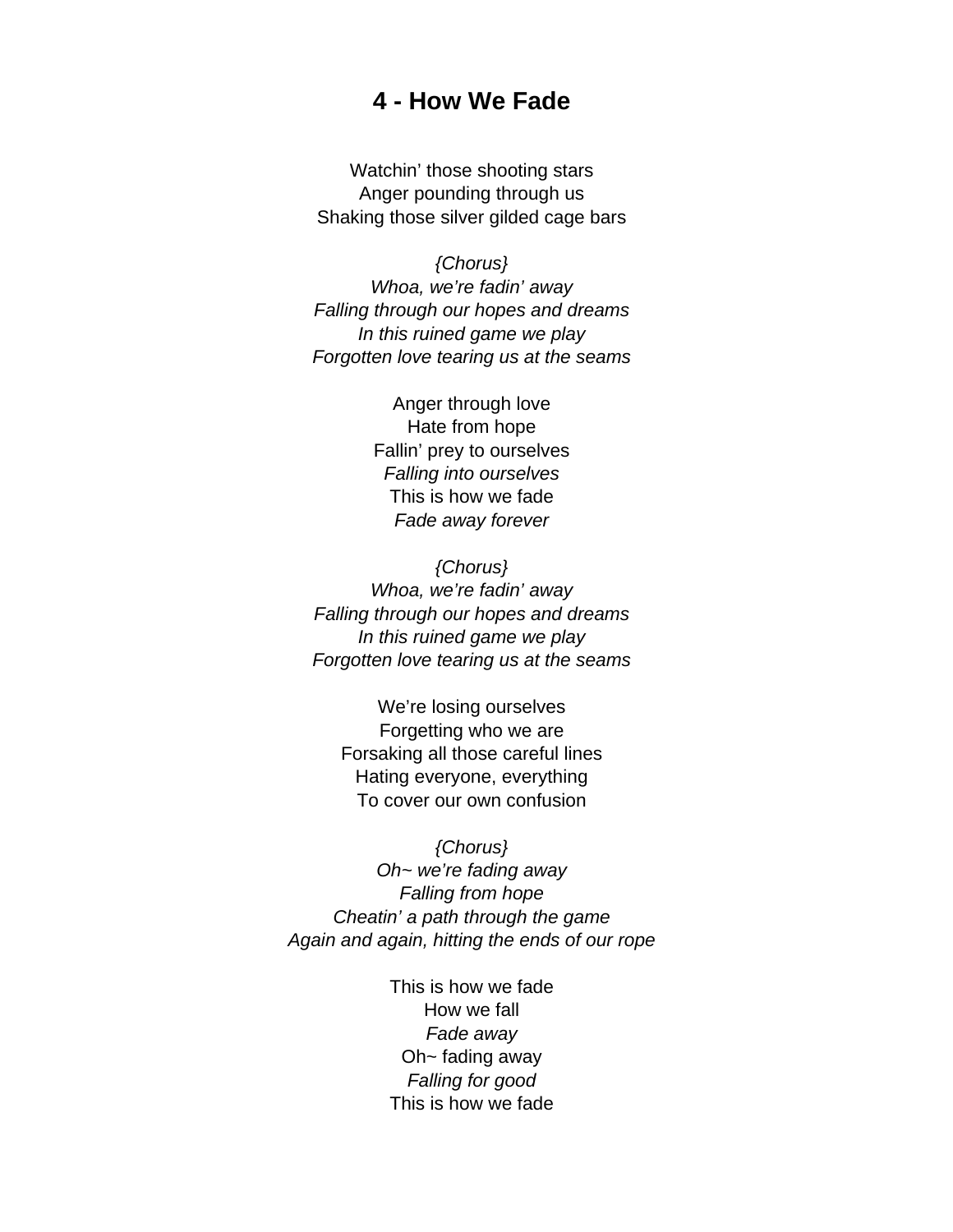### <span id="page-6-0"></span>**5 - Wish I Woulld Have Been Wiser**

Memories of utter pain Trapped in the frozen rain That dangle from the chain Of my much fought for gain Tainting all I'd dreamed for

To my bones the agony trails, Stabbing through my skull as nails To it, everything happy pales I'm staring out through blurry rails Wishing I could escape this forevermore

Somehow, I shall win Beating through this pain-filled din No longer wearing my heart like a pin Not holding my feelings within One day, I'll break this jail door

Struggling to climb the slope Avoiding anything that betrays my hope Climbing so hard, but with no rope Through the darkness I begin to grope All the while, flat on my side on the frozen floor

Finally the sun broke through I fight alongside of you The dark days, I happily shoo Locked in the room of my heart, shrouded by frozen dew Walking my way with him through the murky moor

I realize, I'm not alone anymore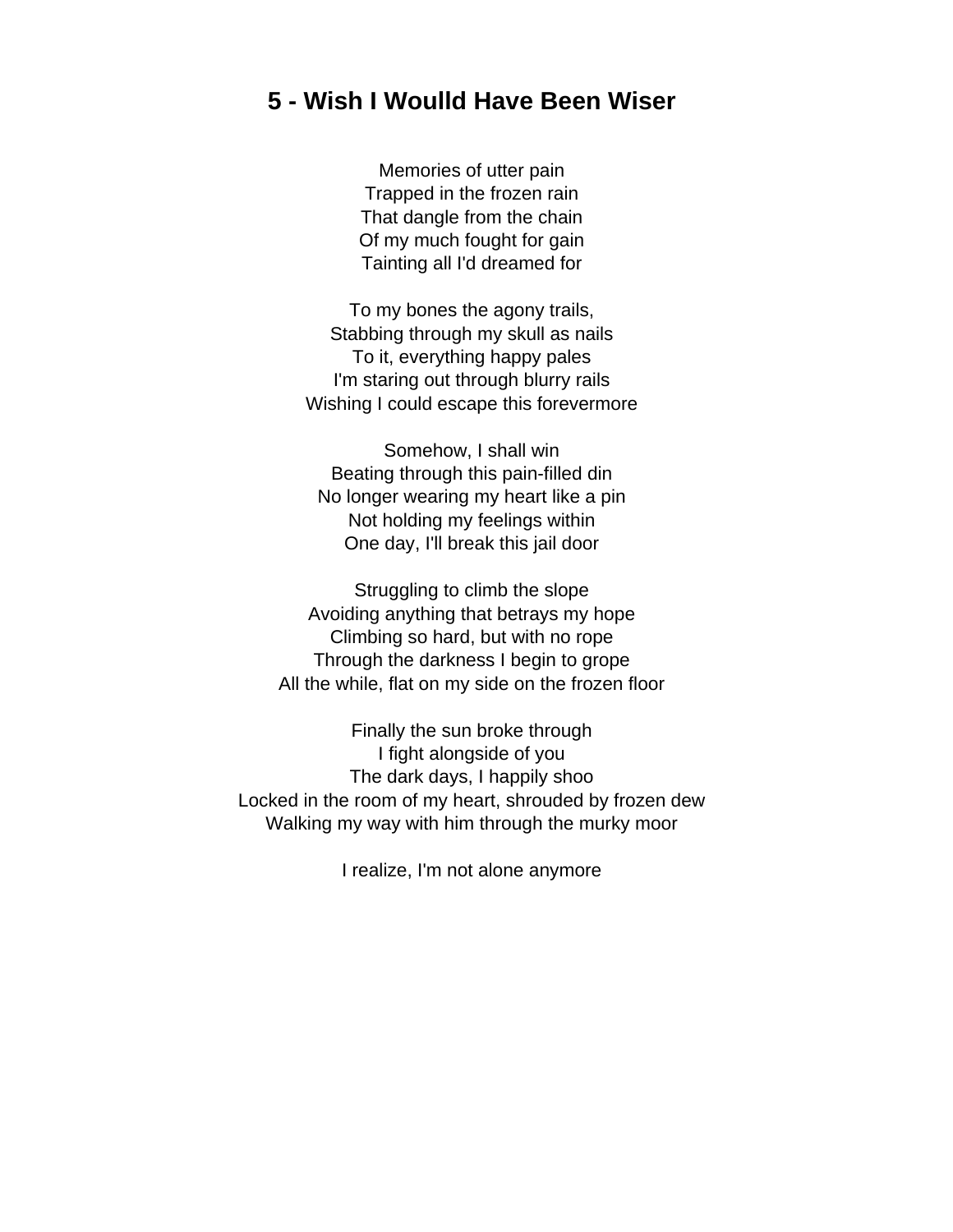### <span id="page-7-0"></span>**6 - I Thought You Ought To Know**

I thought you ought to know, That I think of you every day. You comfort me even when I'm alone, You feel like my only protection from myself.

Don't ask me why I wrote this, Don't question why. Thought you ought to know, That I can't take my life as long as you're here.

You are my lifeline, and my help. Don't be mad when I don't answer, Don't be depressed when I refuse help. The real problem is, that I care too much.

Too much to trouble you with myself, I know you want to help me, But sometimes it's hard for, One such as myself to comprehend.

I've been through too much, So your willingness to help me, It really confuses me. I'm used to that loneliness, And I guess I'm going to change.

I think you ought to know, That I've never cared so much, About anyone else. I'd do anything I could, Simply to be near you.

So please, don't ask why I wrote this, For I tell you now, I've laid my feelings bare, My intentions, and conflict. I wanted you to know, To know what you should have, Long ago.

I thought you ought to know..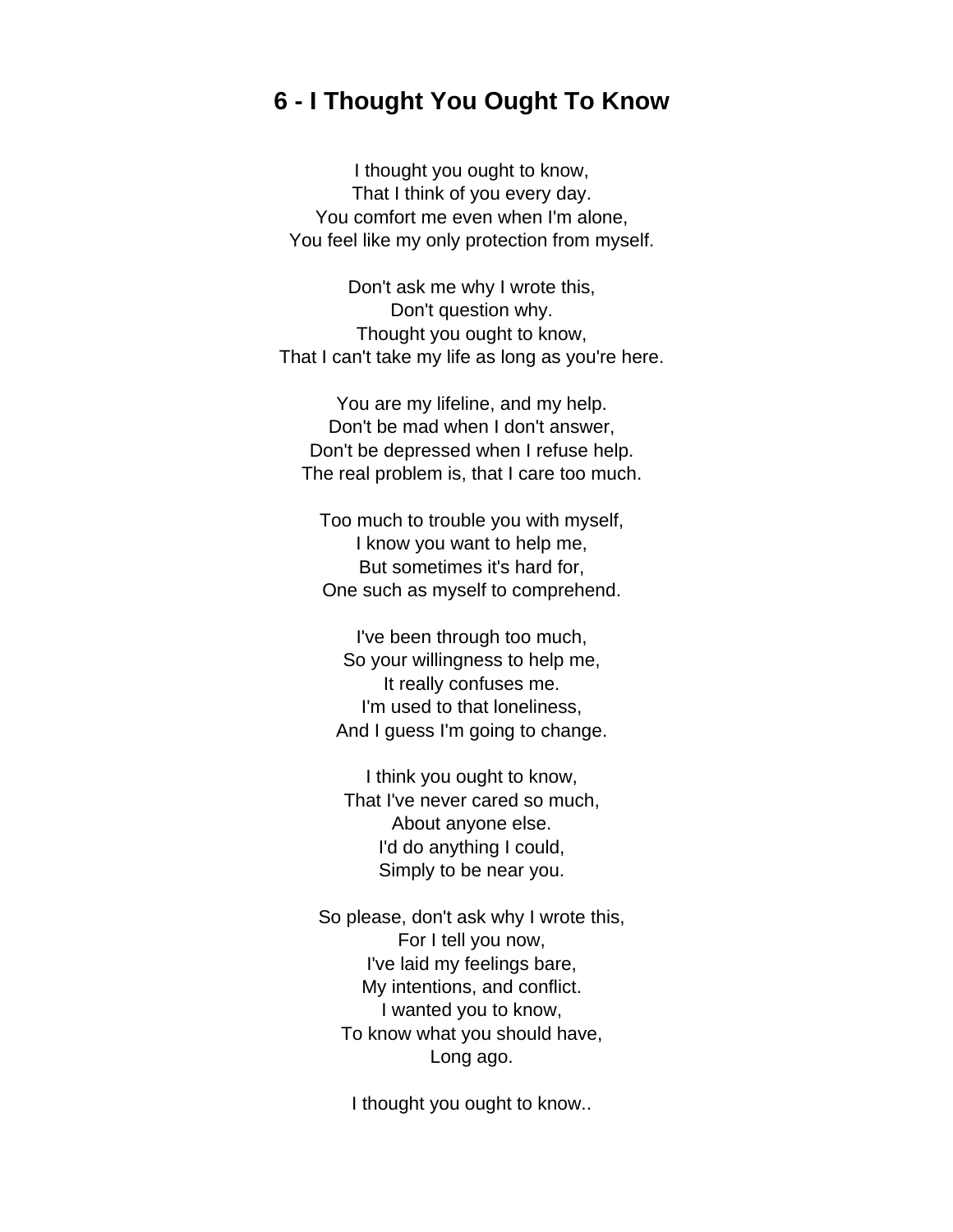## **7 - Mystery**

<span id="page-8-0"></span>I think it's amazing how I've know you so long And yet, I still can't rule you out It seemed so crystal clear, I seemed to know my song Then, in a second, it's all gone

What type of person Will I be to the world tomorrow? Is everything going to be okay? Will my face smile, Or will it be covered in sorrow? To me, I'm a mystery

**Mystery** So much more than I can see Mystery, ooh, oh, oh

Am I lost, am I found? Is my head spinnin' 'round?

Do I love? Do I hate? Do I steal? Do I take?

Is it a dark "Farewell" Or a warm "Hello?" It's so hard to explain The rest of my **Mystery** 

If only I could read my every emotion Oh, how I wish I could understand If only I knew what wars I fought Or what you think of me If there was a single Word to explain you I know I'd have to sit and think And after a while, My thoughts would know it's true That I'm a plain mystery

**Mystery**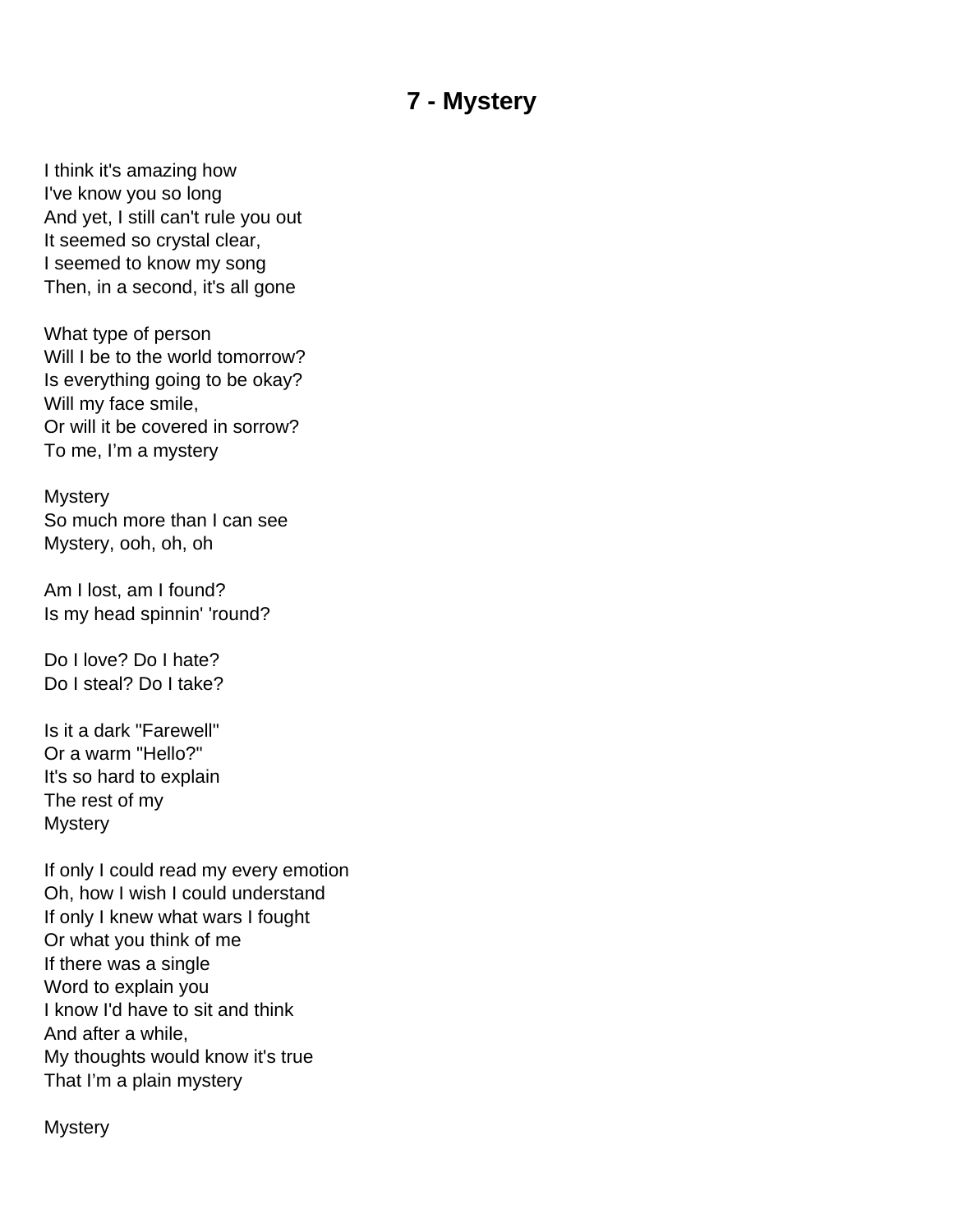So much more than I can see Mystery, ooh, oh, oh Do I pray every night? Can I see the Angel's light? Do I remember, do you know, How much I love you so?

Am I going through strife Or beautiful bliss? Will there ever be an answer To this endless Mystery? Mystery? yea yea

'Cause I just need to know Rain, sun or snow That it's a true smile on my face Friend, you just want to help Will I scream? Will I yelp?

If you need me? Do you love me? Do you remember...oh, oh, oh... **Mystery** So much more than I can see Mystery, ooh, oh, oh Do I notice? Do I see? The beauty you think me to be?

Do I reach for the moon? Am I coming home soon? Will I face the music, face the truth? No such thing as everlasting youth

Mystery, ooh, oh, oh... I want to tell you as my final say That I love you with all my heart And for my final wish today

Don't know me as a Mystery

Don't remember myself as a Mystery

Don't live my life as a Mystery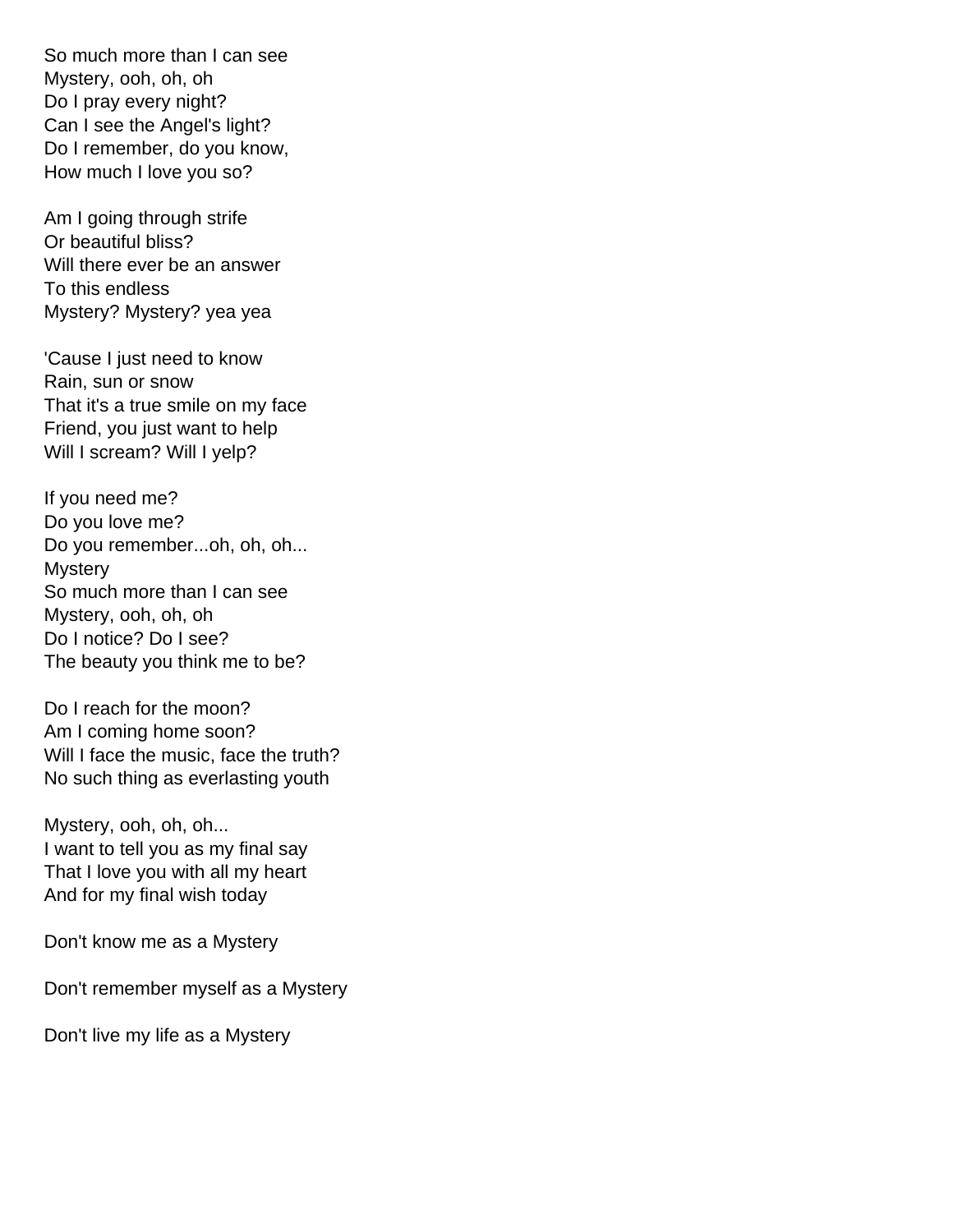## **8 - Falling Again**

<span id="page-10-0"></span>Once you fall through the bottom, You know it can only get that much worse, Struggling to climb back up the way you came, You have to escape this forgotten curse.

There's no way to tell you if you will win, Or if you'll lose it all again and tumble farther. Misery is not the only thing waiting for those fallen. Run as hard as you will, you cannot get away from it.

Haunted by half-forgotten memories Lost within the darkness inside yourself Hedging everything you feel away Put up a mask to fool the world around Lie to yourself, lie to them, lie to me... How can you keep going after all of this, All of the things that killed you inside Yet you still keep moving...

Frozen emotions trying to thaw, Ready and willing to rend every scar raw Choke down your panic, and kill your pain. Gasp in air and clench your arms to yourself Hold together just a little bit longer, Keep those fractured and cracked shards together Raise your empty eyes to look at the stars. Whisper a strangled prayer "Please, please..Don't break me again.."

The words escape your lips before you can think Knowing that such a hopeless prayer won't ring true Everything is made in this world to be broken Nothing that survives is ever real Can you hold up your end of the deal

Haunted by half-forgotten memories Lost within the darkness inside yourself Hedging everything you feel away Put up a mask to fool the world around Lie to yourself, lie to them, lie to me...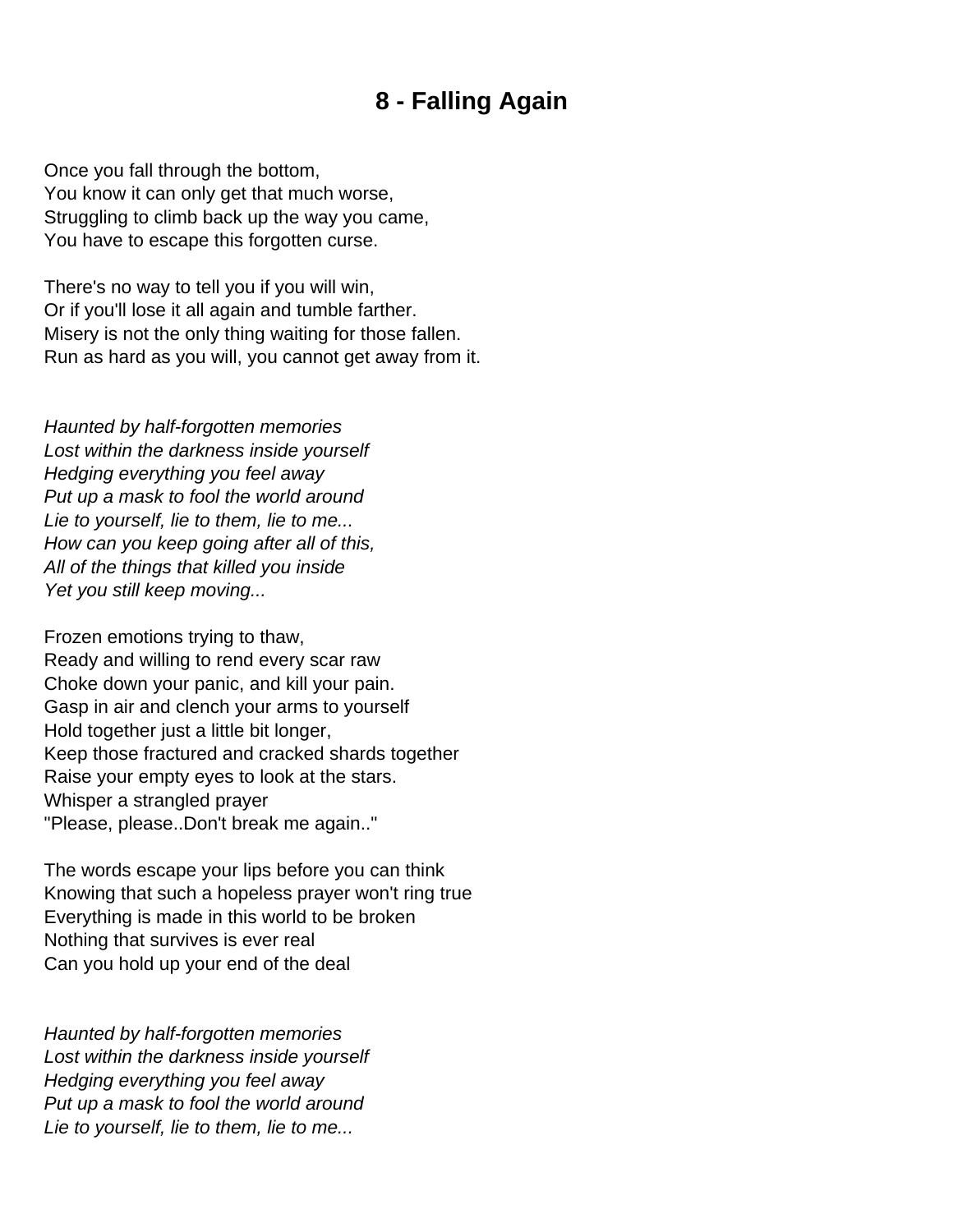How can you keep going after all of this, All of the things that killed you inside Yet you still keep moving...

Oooh, oooh, oooh~ Ah, hah, ah! You've lost a piece of yourself again Now how many little holes are on you, Can you keep it together, Now that you've lost again?

Haunted by half-forgotten memories Lost within the darkness inside yourself Hedging everything you feel away Put up a mask to fool the world around Lie to yourself, lie to them, lie to me... How can you keep going after all of this, All of the things that killed you inside Yet you still keep moving...

Ooooh~ oooh~ ooh~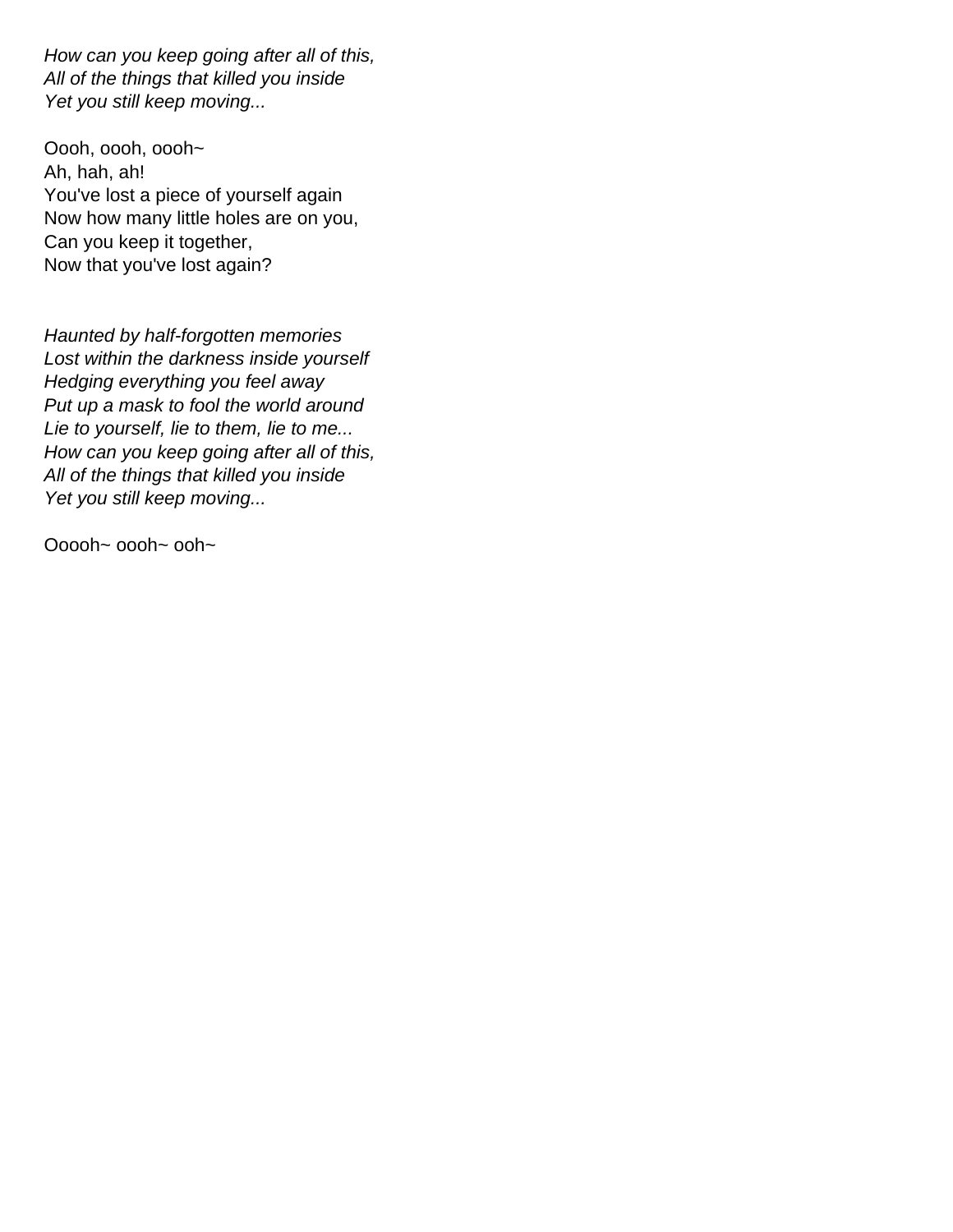## **9 - What Is Real?**

<span id="page-12-0"></span>You look me in the eye, And tell me your sweet lie. And I believed in you, I thought this friendship was true.

Looks like I was blind, I now realize that I carry a naive mind. Simple things, like friendship bonds, They're so hard to create, Yet so simple to break.

Sit and I shake alone, I watch as the night betrays me, The light fades into gray, Just like the happiness I used to know.

Everything that had color has been leached into The simple black and white, real and not The lines are blurred between fantasy and our reality

The monsters have taken human from, Laying the traps and pulling us in. Each one of us - A devil inside. We are our own worst enemies, For each good and evil move we make, It will get returned in our faces - only worse.

I wish we could escape this God-forsaken curse, But we've chained and bound ourselves into this dark fate. The only thing we can do is watch it rise and fall from better to worse, And hope to the entities above that it's still not too late.

Walking on my own, Abandoned and betrayal pulling on the wound, Walking without hoping to ever be found, I wander through the empty, icy mist. Knowing you hate me and don't care anymore, I try to block the truth from myself, it hurts too much. One day, I will find a way to escape from this hell I can't tell if it'll be a person who frees me, or if I take myself away.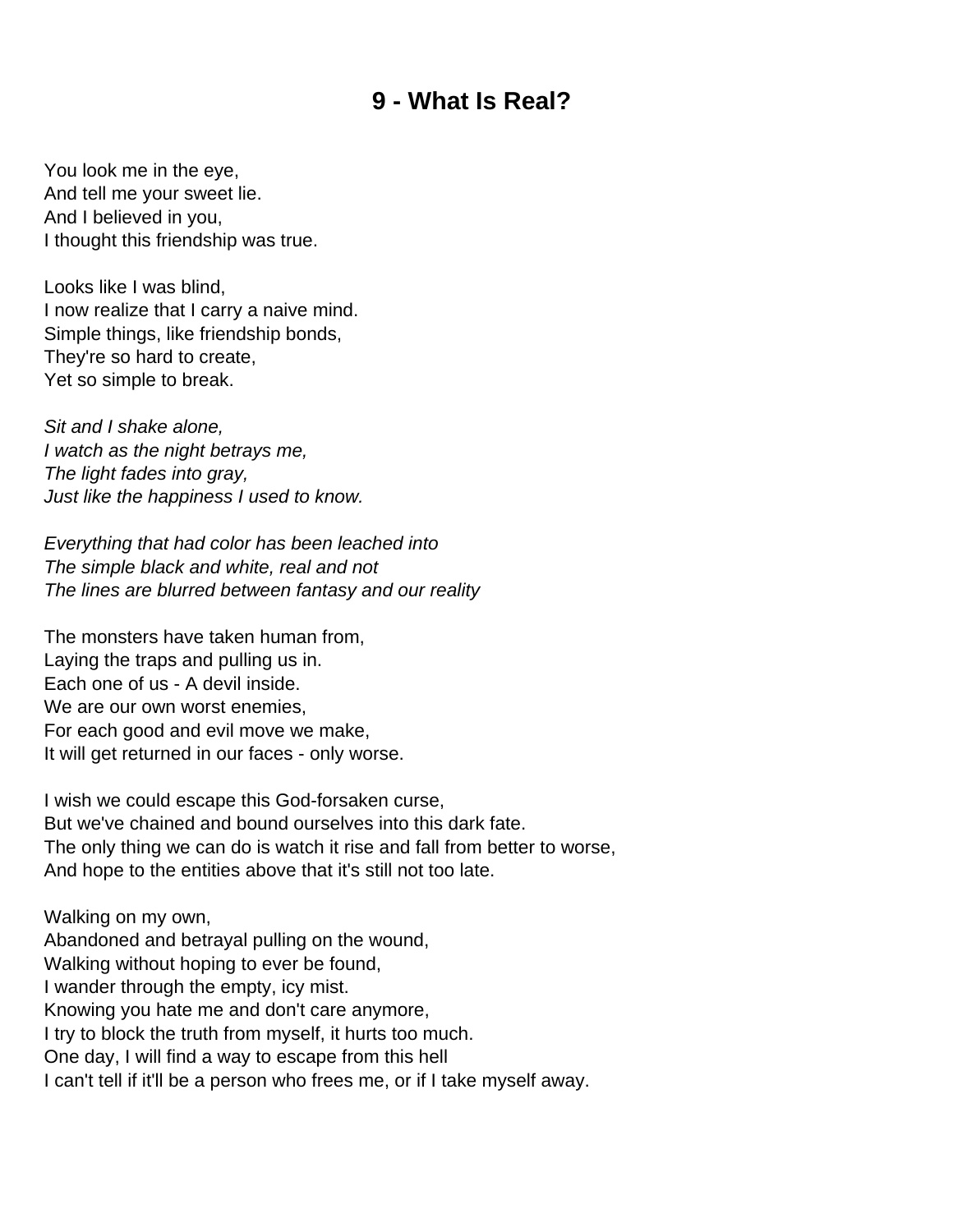Sit and I shake alone, I watch as the night betrays me, The light fades into gray, Just like the happiness I used to know.

Everything that had color has been leached into The simple black and white, real and not The lines are blurred between fantasy and our reality

I can't even feel the extent of my own pain, Let alone explain it to someone who will never understand, Just leave me alone in my misery, haven't you done enough? Or perhaps that is your plan, to break me into dust, You've shattered all my trust and faith, what is left to ruin?

I live in a world with no light, no love, no hope. Wishing that each hour, minute, day will be my last, Trying to never remember everything in my hellish past... Silence reigns as I make ready to cut the final rope.

There is no point in trying to keep going, Not when I live in pain and cannot smile, Every expression is fake and unreal, I have to keep up this act to keep others from knowing, Here it goes again, the pain that kills me each day.. Soon, it will kill me for good, though I may still live, I'll never be the same inside, not when I'm hollow.

Sit and I shake alone, I watch as the night betrays me, The light fades into gray, Just like the happiness I used to know.

Everything that had color has been leached into The simple black and white, real and not The lines are blurred between fantasy and our reality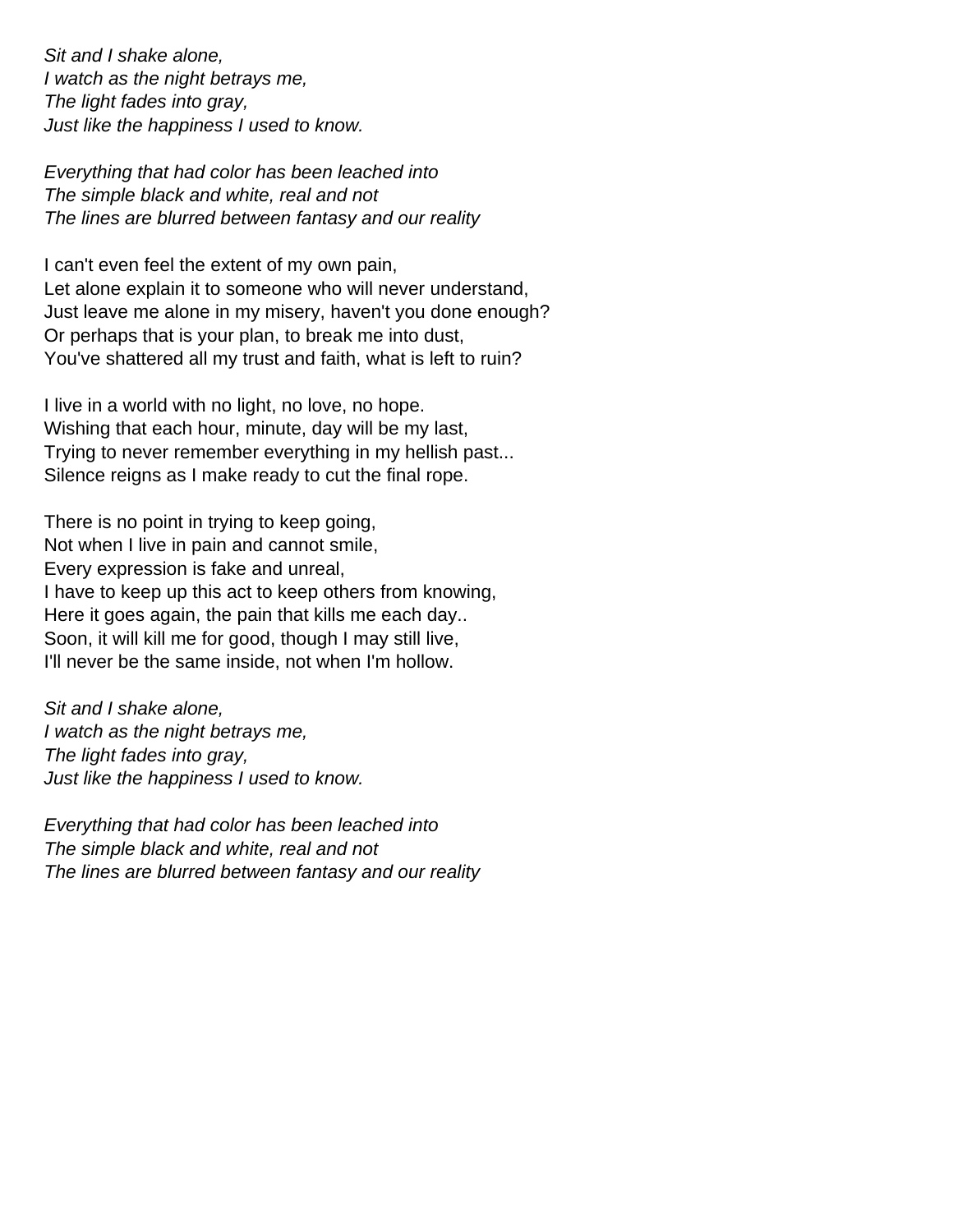## **10 - Be That Way**

<span id="page-14-0"></span>You give me that icy glare, As you walk away from what you destroyed. I know you don't care, And it doesn't matter anymore.

Get away from my space, Get the hell out of my world. You contaminate this air I breathe, And I don't want it near me now. You think you can just yell in my face, And I'll take it laying down. I have no intention of playing your game, Now it's time to try it my way.

You think you can just walk on me, Just you wait and see, Go ahead, piss me off now. Sooner or later, you'll really get to witness, All the hate and rage I kept locked with the confines of my mind.

You laugh and act like it'll be nothing, But you don't know just how long, how much hate I have. Let me give you one final warning, Mess with me and you mess with the fires in hell.

Get away from my space, Get the hell out of my world. You contaminate this air I breathe, And I don't want it near me now. You think you can just yell in my face, And I'll take it laying down. I have no intention of playing your game, Now it's time to try it my way.

I don't care what the hell you say, Go and spit out all the nasty thoughts you can, It'll never tear me or break me. I've been through more than you can even dream of, My life is like some twisted horror-story.

All you are is one more bad memory, To add to the growing piles and list.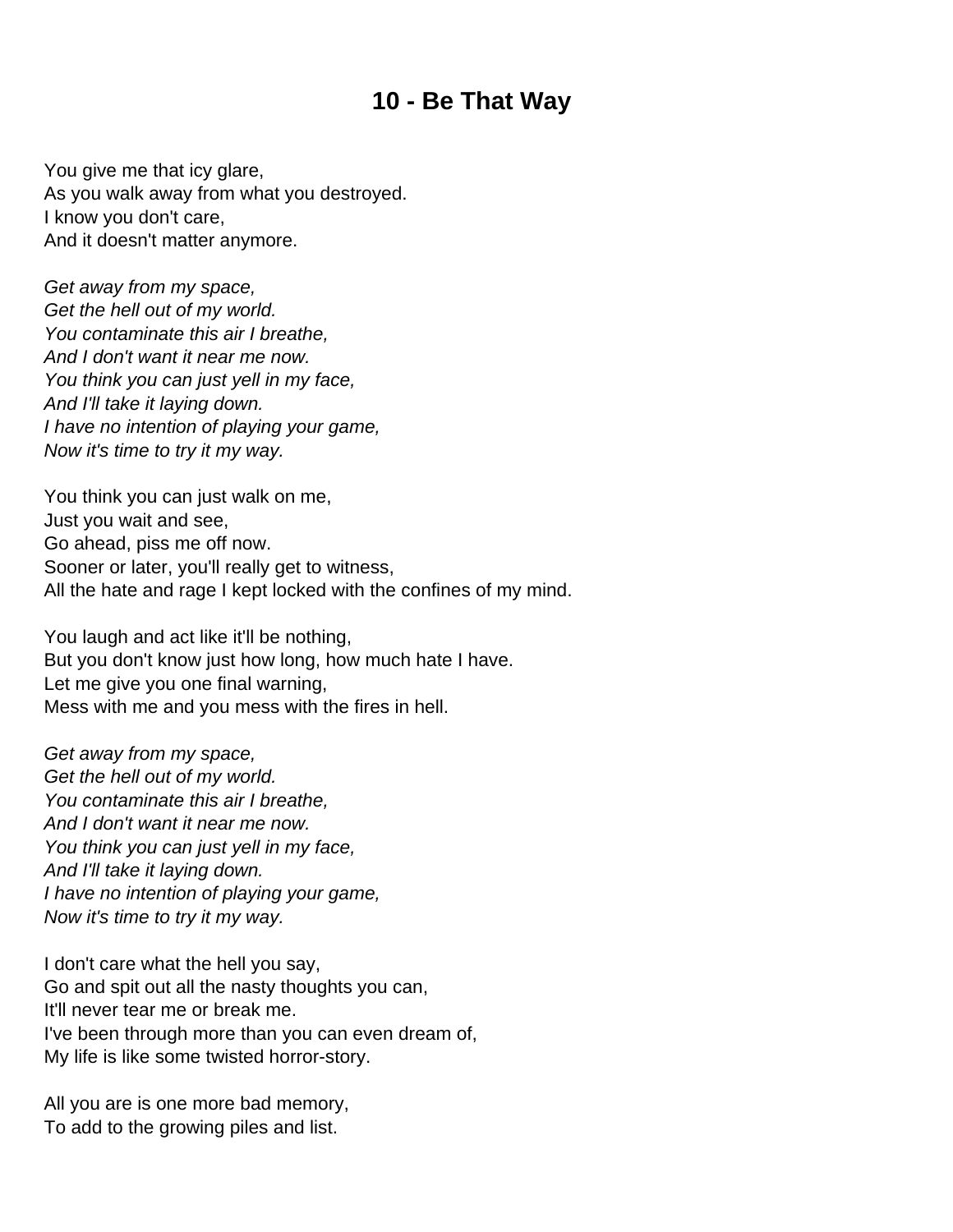Can't wait to forget your name forever, Every good story needs a sudden twist.

You'd better get away from me, If you want to live. My control is wearing paper-thin, Don't delude yourself into thinking you'll ever win.

Get away from my space, Get the hell out of my world. You contaminate this air I breathe, And I don't want it near me now. You think you can just yell in my face, And I'll take it laying down. I have no intention of playing your game, Now it's time to try it my way.

Ah--hah---ah! You fell for your own stupid lies. Now you'll feel the pain you tore into me, for each broken tie. Witness now, the fury of hell surpassed. I don't care what you think, you can be like that.

As for me, well now you see. I've survived this long on my own. Do you get it yet, that I never needed you? You just tagged along with my life, Thinking you could destroy me later, Well, look who's on the ground bleeding. And who is walking away, unscathed.

Get away from my space, Get the hell out of my world. You contaminate this air I breathe, And I don't want it near me now. You think you can just yell in my face, And I'll take it laying down. I have no intention of playing your game, Now it's time to try it my way.

You played with fire and ice, And paid the entire price. Get up and move on if you can, Realize that you'll never get me back. My ghost will be in your mind, Just that. A memory.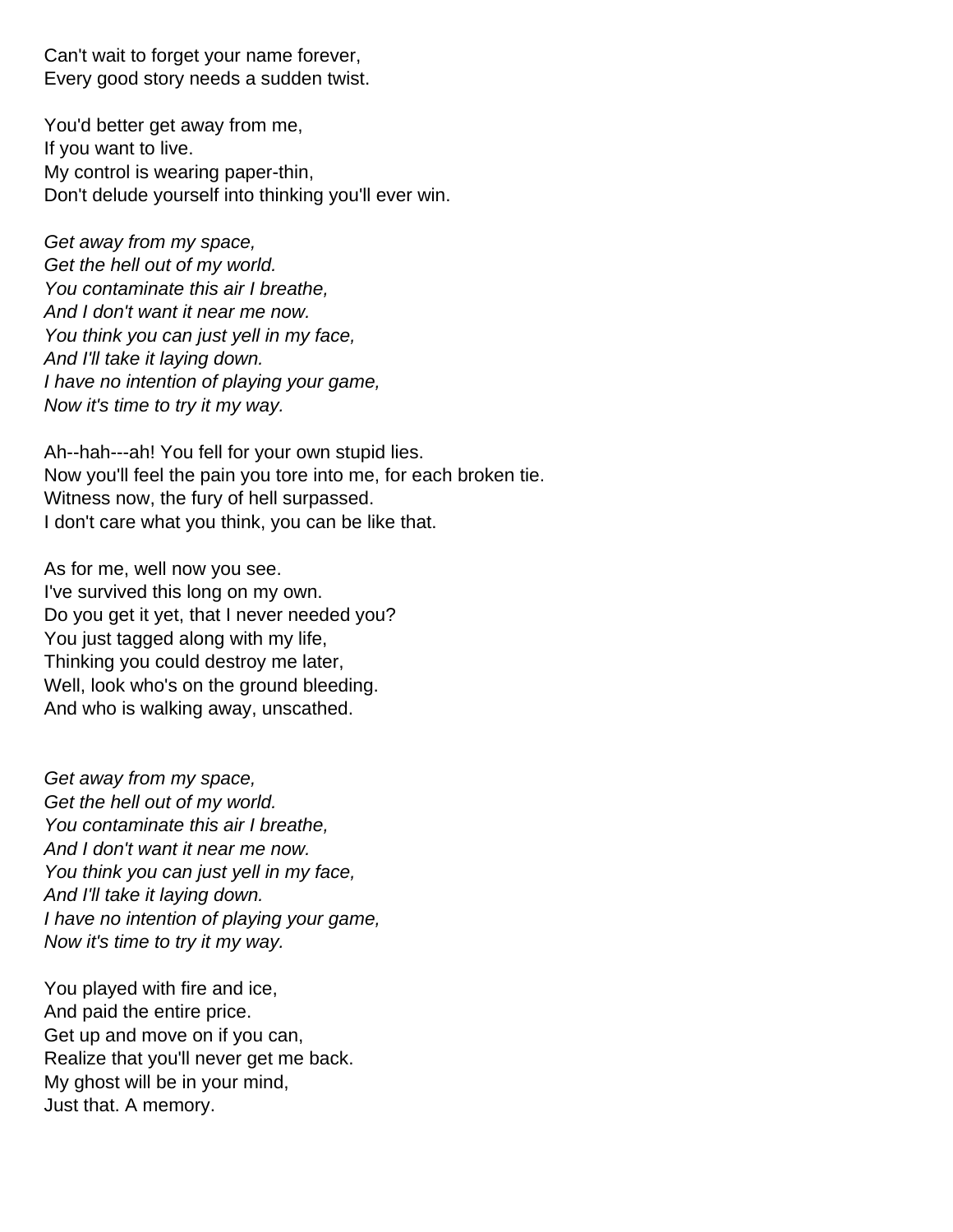### **11 - Hopeless**

<span id="page-16-0"></span>Sometimes I think I should be happy, That you have so easily replaced me. But each time I so much as imagine it, The pain within tears me apart once again, I keep dying from the inside out!

[Chorus]

I always knew I wasn't good enough, Never meant that much at all. Silently alone, I've begun to fall, I guess losing your heart and soul is rough...

Whimper as the knife cuts in deeper, Maybe the darkness will finally take me. Take me away from this world of hurt, Where nothing that lasts is never actually real. People toy with things that can never heal.

[Chorus] I always knew I wasn't good enough, Never meant that much at all. Silently alone, I've begun to fall, I guess losing your heart and soul is rough...

How could I be so oblivious? To think they really cared. I opened my heart and now I pay the highest price, This deadly, sweet, frost-laced betrayal.

I say their names in silence, Cuz I don't wanna hear it anymore. The air is so frozen and still, Here at the edge of the world. Wait for help that I know will never arrive, Shed a last diamond tear and take my final dive.

[Chorus] I always knew I wasn't good enough, Never meant that much at all.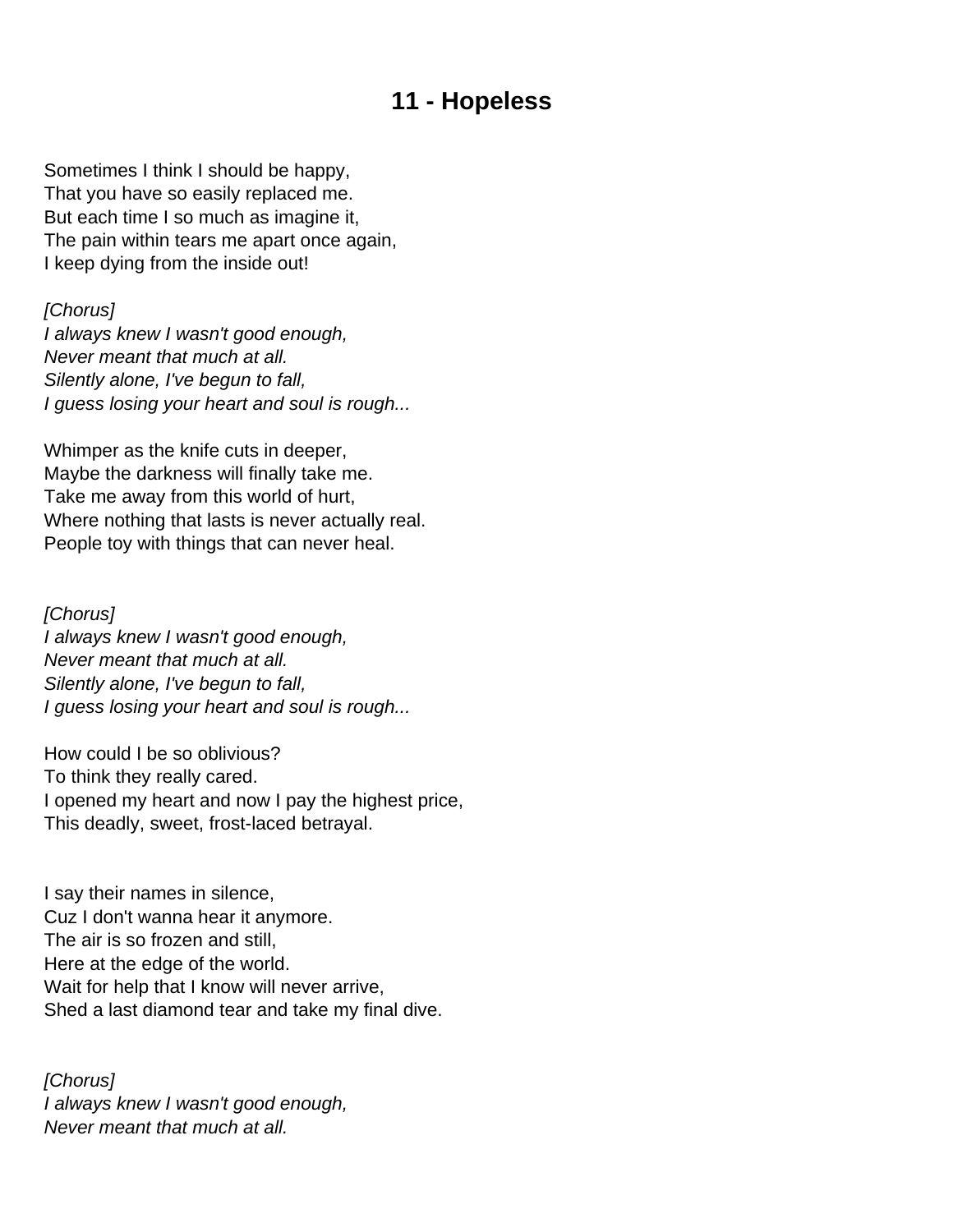Silently alone, I've begun to fall, I guess losing your heart and soul is rough...

So destroy everything I was, Leave me alone here to die. It's not like you care anymore, And I hate myself for being alive.

Watching the emotionless metal, As it vanishes quietly into living flesh, Pain creates a crimson spring. It finally ends all doubts. I've really meant it this time around. For I believe there's no point in trying to live When we all just live to die.

[Chorus] I always knew I wasn't good enough, Never meant that much at all. Silently alone, I've begun to fall, I guess losing your heart and soul is rough...

Walk away from the crimson pool, Don't look back at me for you'll see, Just how much you once meant to me.